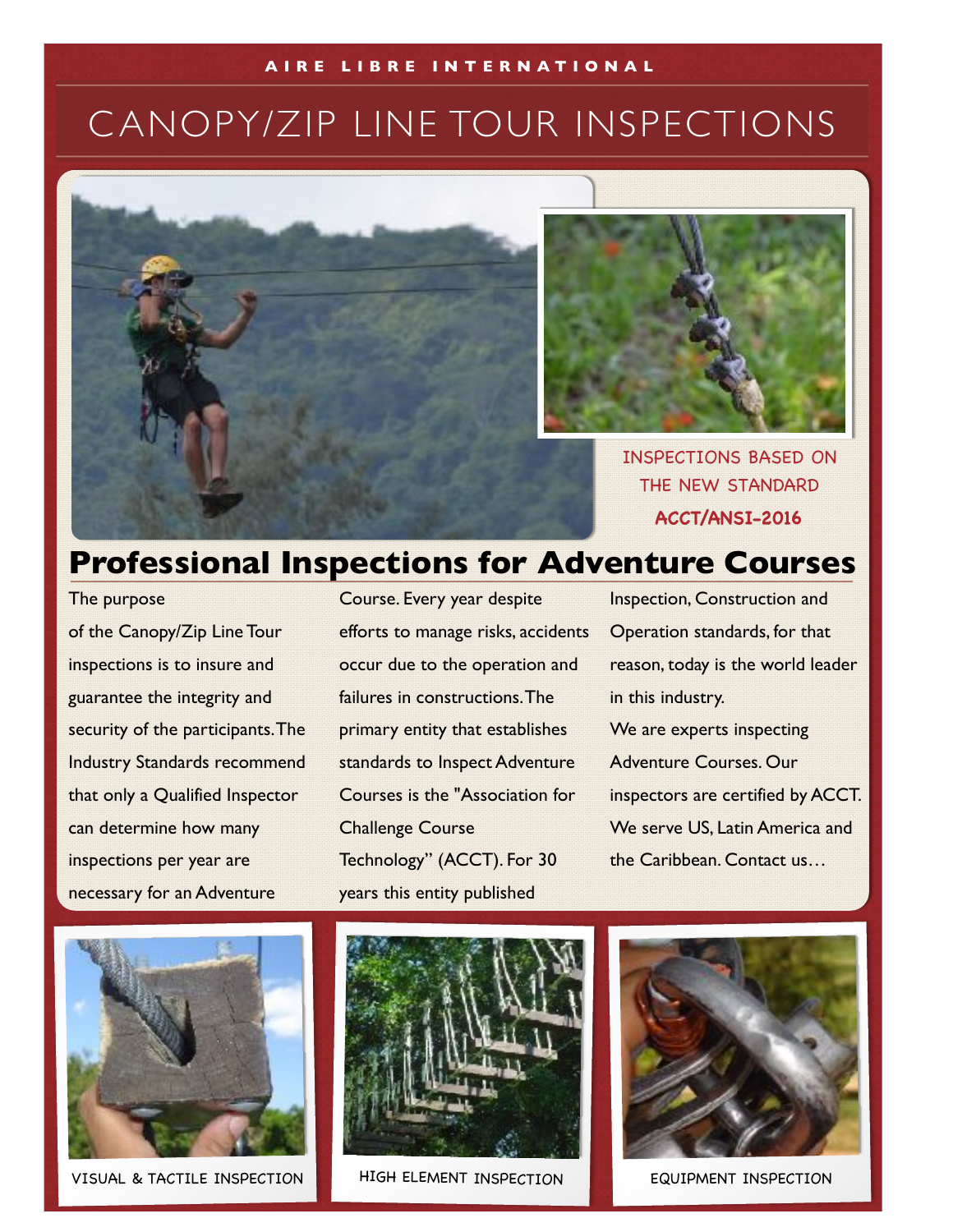## **Canopy/Zip Line Tour Inspections**

Our Certified Inspectors have extensive experience and fully know the operation of the Adventure Courses. Our inspectors know how to apply the ACCT standards, how to recognize practices or components that do not comply, and make the best recommendations to the owner. We work hand in hand with our clients. We know the importance of safety and risk management, we wrote the book. For that reason, our inspectors offer all their effort, experience and recommendations to help convert the Adventure Course, in a place that meets minimum standards, and safe for all its users.

The purpose of ACCT DPI (Design, Inspection and Performance) standards is to maintain consensus among service providers and practitioners. In addition, the standard aims to define acceptable minimum practices, establish criteria for designs and inspections as well as provide acceptable standards in the industry.

The inspection of a Zip Line/Canopy Tour involves a thorough study of the entire componentes of the Zip Line Systems, High Elements, Break systems, Belay systems, Equipment and more. Each part is evaluated to determine if it meets the ACCT/ANSI standards.

#### **The Professional Inspection includes:**

- 1. Location of the Elements
- 2. Structures that support the Elements
- 3. Guy Cables and Critical Guy Cables
- 4. Life Safety Systems
- 5. Life Lines Systems
- 6. Terminations
- 7. Belay Beams
- 8. Anchorages
- 9. Anchoring and Belay systems
- 10. Platforms
- 11. Zip Line systems
- 12. Equipment
- 13. Personal Security Systems
- 14. Belay systems
- 15. Fall Arrest systems



ROPE INSPECTION



WIRE CABLES INSPECTION



TOWER INSPECTION



TERMINATIONS INSPECTION



PLATAFORMS INSPECTION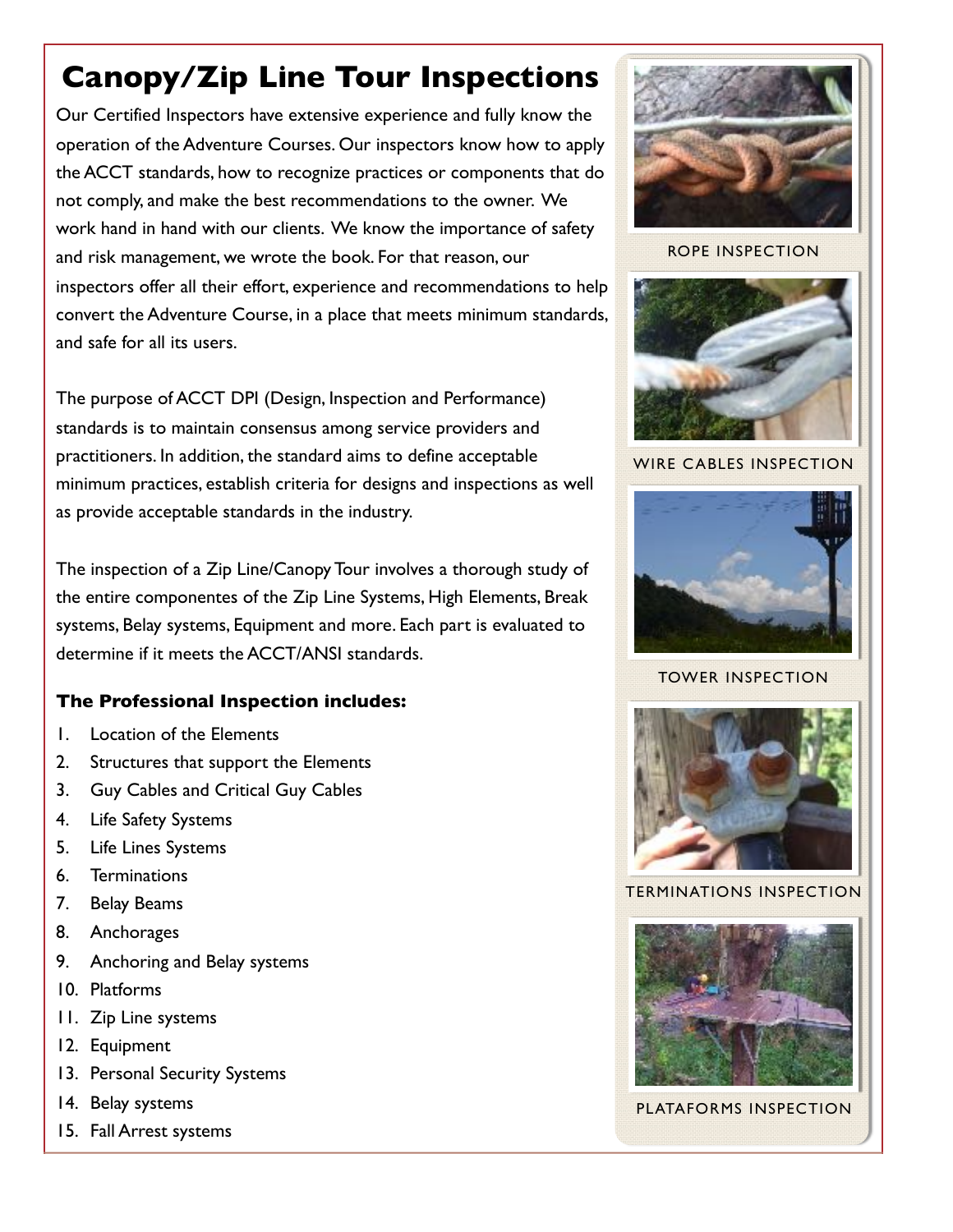# **INSPECTION PROCESS**



Professional Inspection includes a visual and tactile inspection of the Elements associated with the Course, the Personal Protection Equipment and the environmental conditions surrounding each Element.

The designer, manufacturer or certified Inspector is the person responsible for determining the evaluation methods. Therefore, in each Course to be inspected, methods are required to securely access the components. A component will not pass inspection until it is evaluated in relation to the requirements.

The strengths of the Elements and other structures have to be evaluated using acceptable engineering practices for the appropriate resistances according to the materials in question.

In the absence of information or data that supports the evaluated structures, the Inspector may consider tests or analyzes carried out by third parties such as Licensed Engineers to know in effect what are the strengths and conveniences of the designs.

The Inspector is responsible for communicating to the owner about the physical conditions of the Elements and other components including the inappropriate use of the Elements and Equipment.

The Inspector has the responsibility to notify the owner immediately when an Element or Equipment fails inspection or any other discovery that significantly impacts the safety of the system. The Inspector must inform the owner which parts of the Course that failed the inspection and that have to be taken out of service for repairs or maintenance.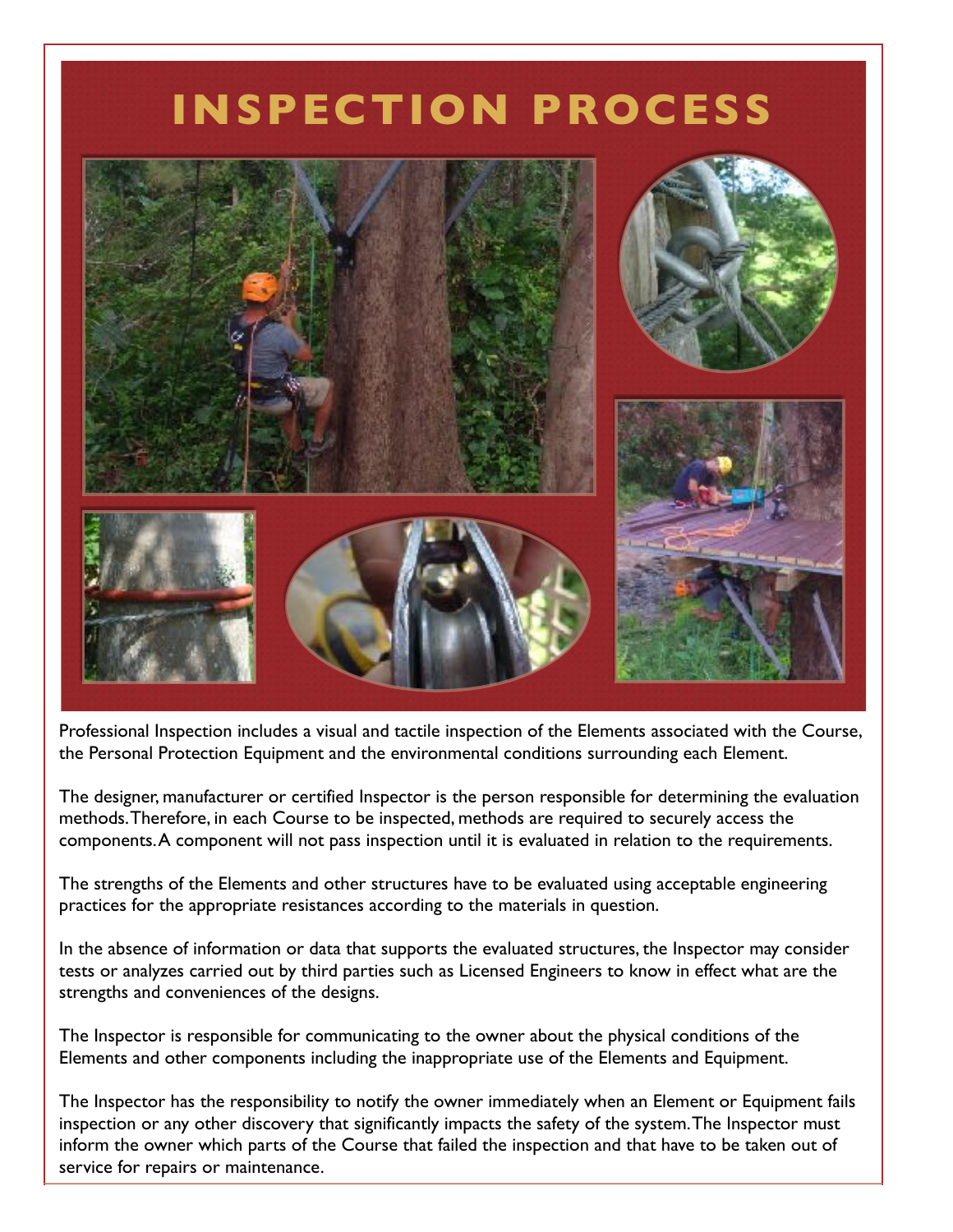# **Inspection Report**



The professional inspector has the responsibility to deliver a document or report to the owner in a reasonable amount of time about the findings of the inspection. In general, the report contains the following information:

- 1. Date of Inspection
- 2. Name of the Inspector and the Company
- 3. History of the installation of the Course (if available)
- 4. Information of the last Inspection carried out if available.
- 5. A list of the Elements inspected
- 6. List of the Elements not inspected and an explanation for the omission.
- 7. Condition of the Elements at the time of the Inspection including whether it can be used or not.
- 8. Identification of Elements or components of the Course that need to be under observation.
- 9. A list of the Personal Protective Equipment inspected.
- 10. List of Personal Protective Equipment not inspected and an explanation for the omission.
- 11. Condition of each piece of Equipment at the time of inspection including whether it can or can not be used.

Inspection reports may contain additional information such as modification and/or repairs, recommendations to improve designs, diagrams, images, etc.